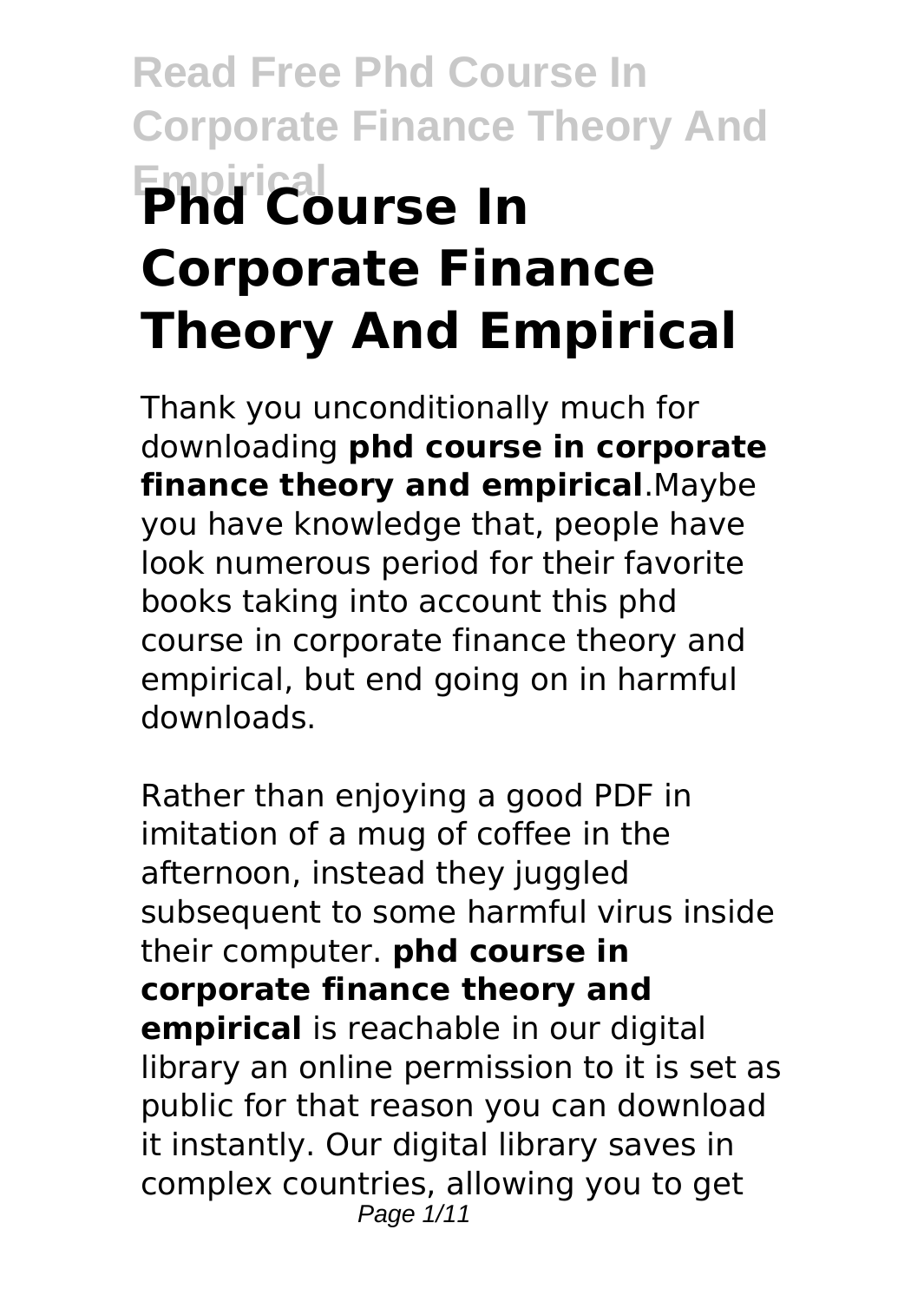**Read Free Phd Course In Corporate Finance Theory And Empirical** the most less latency period to download any of our books as soon as this one. Merely said, the phd course in corporate finance theory and empirical is universally compatible similar to any devices to read.

In 2015 Nord Compo North America was created to better service a growing roster of clients in the U.S. and Canada with free and fees book download production services. Based in New York City, Nord Compo North America draws from a global workforce of over 450 professional staff members and full time employees—all of whom are committed to serving our customers with affordable, high quality solutions to their digital publishing needs.

#### **Phd Course In Corporate Finance**

A PhD in Finance is a research-driven course which leads to an advanced-level academic and research career in Finance and economic studies. Those who wish to seek admission to the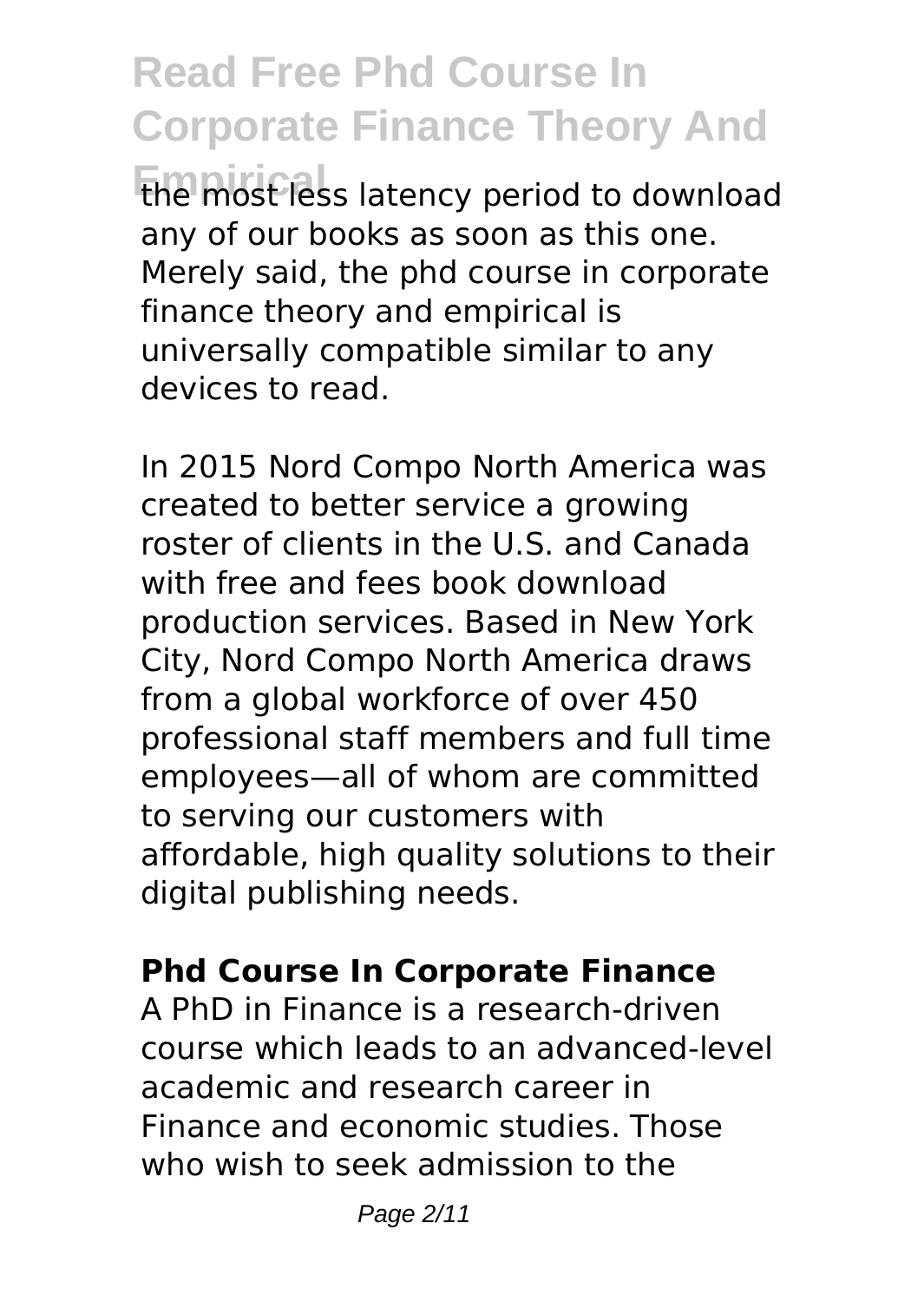**Read Free Phd Course In Corporate Finance Theory And Empirical** course must possess skills like analytical, logical, managerial and leadership skills.

### **Ph.D. in Finance: Course Highlights, Admission, Syllabus ...**

Itay Goldstein, Professor of Finance, Coordinator of PhD Program "We train students to become researchers in all areas of financial economics. Our faculty are leaders in their fields of research, and students benefit greatly from the opportunity to learn from and in teract with them."

#### **PhD Program - Finance Department**

PhD in Finance: What is it About? The structure of a typical Doctoral degree, be it PhD in Finance or other programs generally run for around 3 to 7 years varying on the destination. The typical structure involves a variety of components so as to prepare a candidate for a solid research career in Finance.. This includes core and required courses, electives, practical training,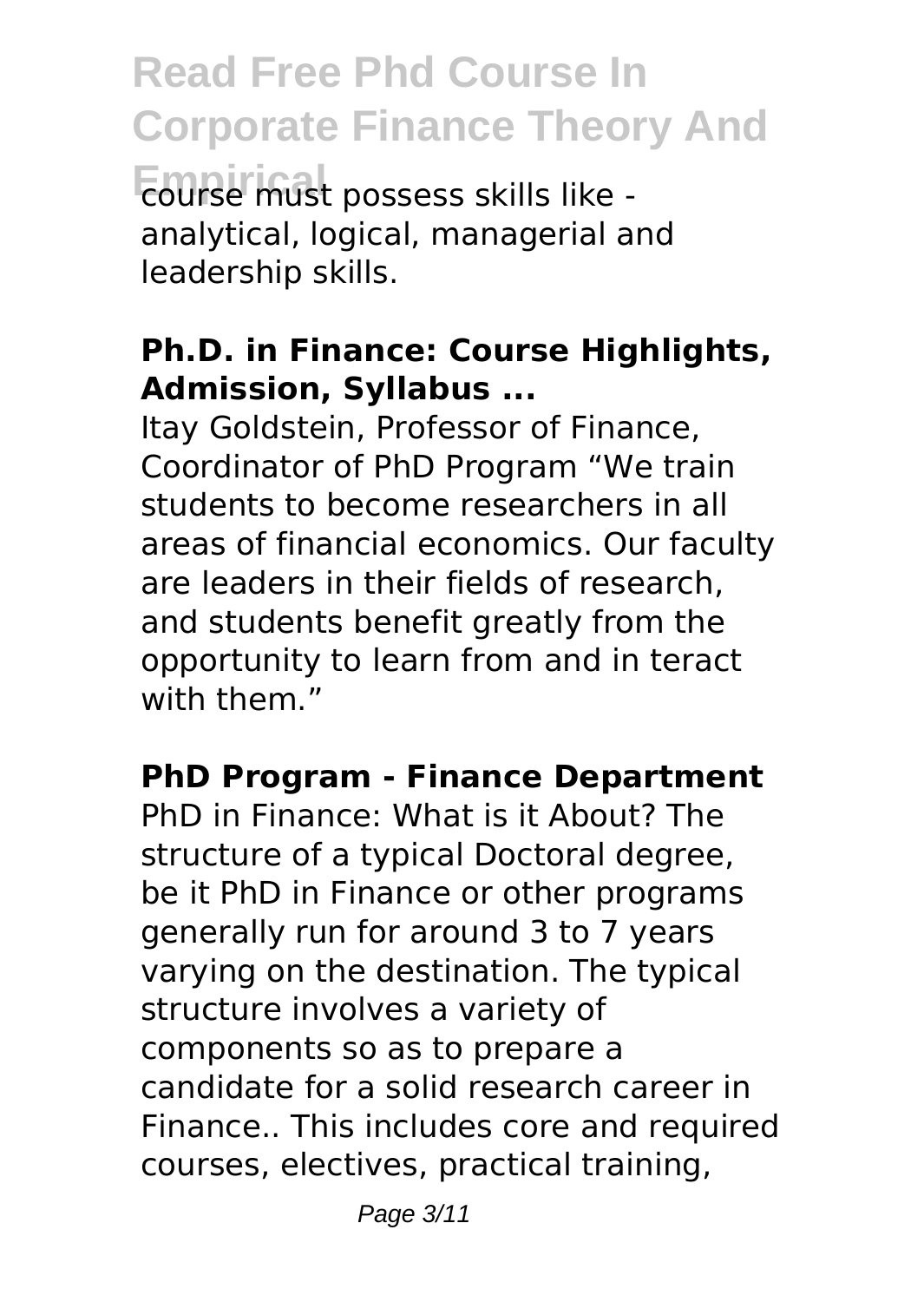**Read Free Phd Course In Corporate Finance Theory And Empirical** fieldwork ...

# **PhD in Finance: Eligibility, Syllabus, Universities ...**

FNCE756 - ENERGY FINANCE (Course Syllabus) The objective of this course is to provide students with detailed knowledge of corporate structures, valuation methods, project finance, risk management practices, corporate governance issues, and geo-political risks in the energy industry.

#### **MBA Course Descriptions - Finance Department**

The PhD program in finance involves a great deal of very hard work, and there is keen competition for admission. For both these reasons, the faculty is selective in offering admission. Prospective applicants must have an aptitude for quantitative work and be at ease in handling formal models.

# **Finance – PhD Field of Study | Stanford Graduate School of ...**

Page 4/11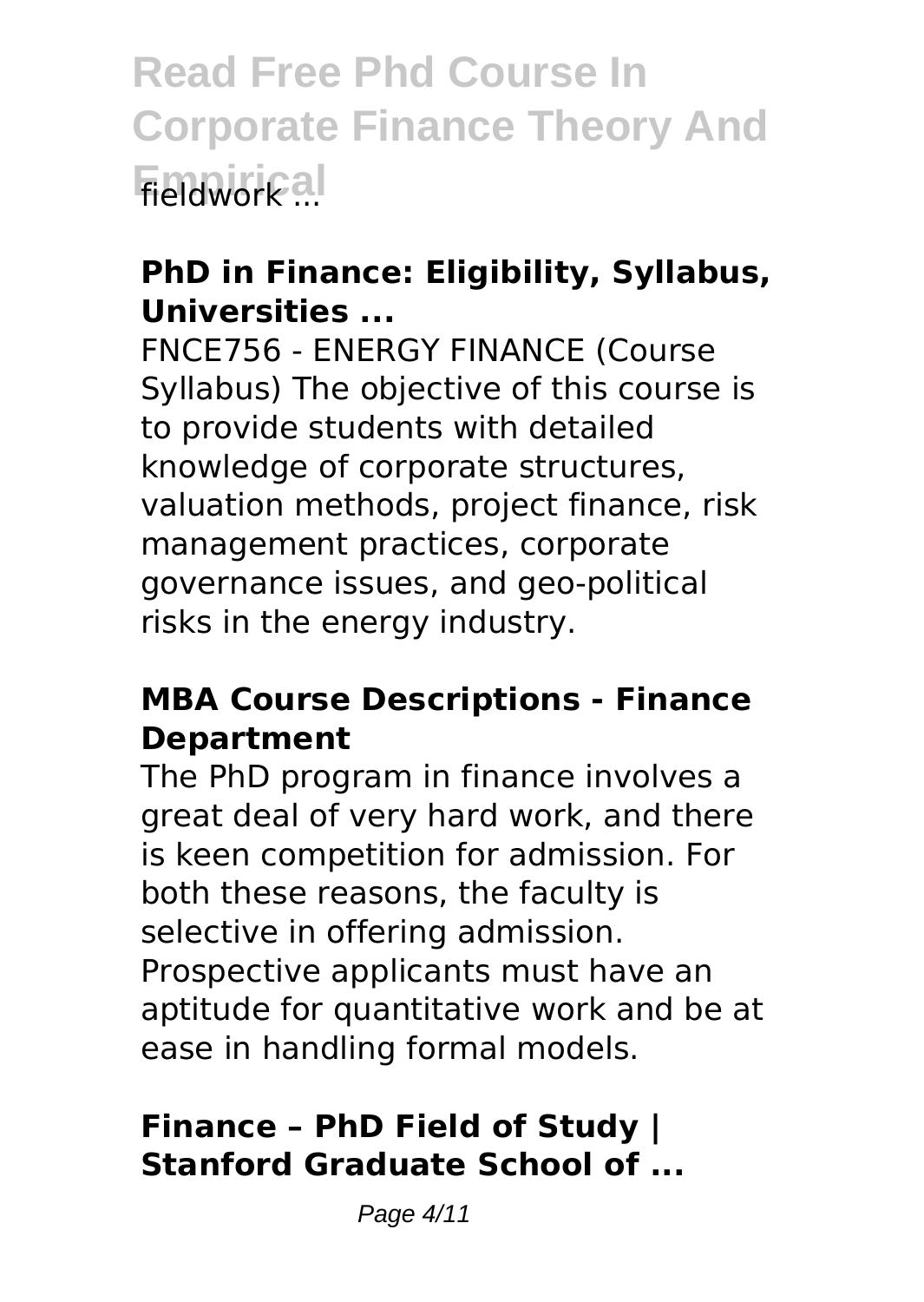**Empirical** The top finance PhD programs are accredited both regionally and programmatically by one of these specialty boards. ... Accounting or Accounting Information Systems. The concentration in finance offers courses like Investments, Corporate Finance, Theory of Corporate Disclosures, Control and Governance, and Econometrics. ... During the course of ...

# **15 Best Online PhD in Finance Programs [2022 Guide]**

The doctoral program in finance provides an opportunity for specialized study in one or more of the following finance areas: corporate finance, investments, financial intermediaries, international finance and real estate. The core of the program consists of a set of courses required of all students.

#### **PhD | McCombs School of Business**

Business Analytics (Course 15- 2) Finance (Course 15- 3) Management (Course 15- 1) School of Science; Biology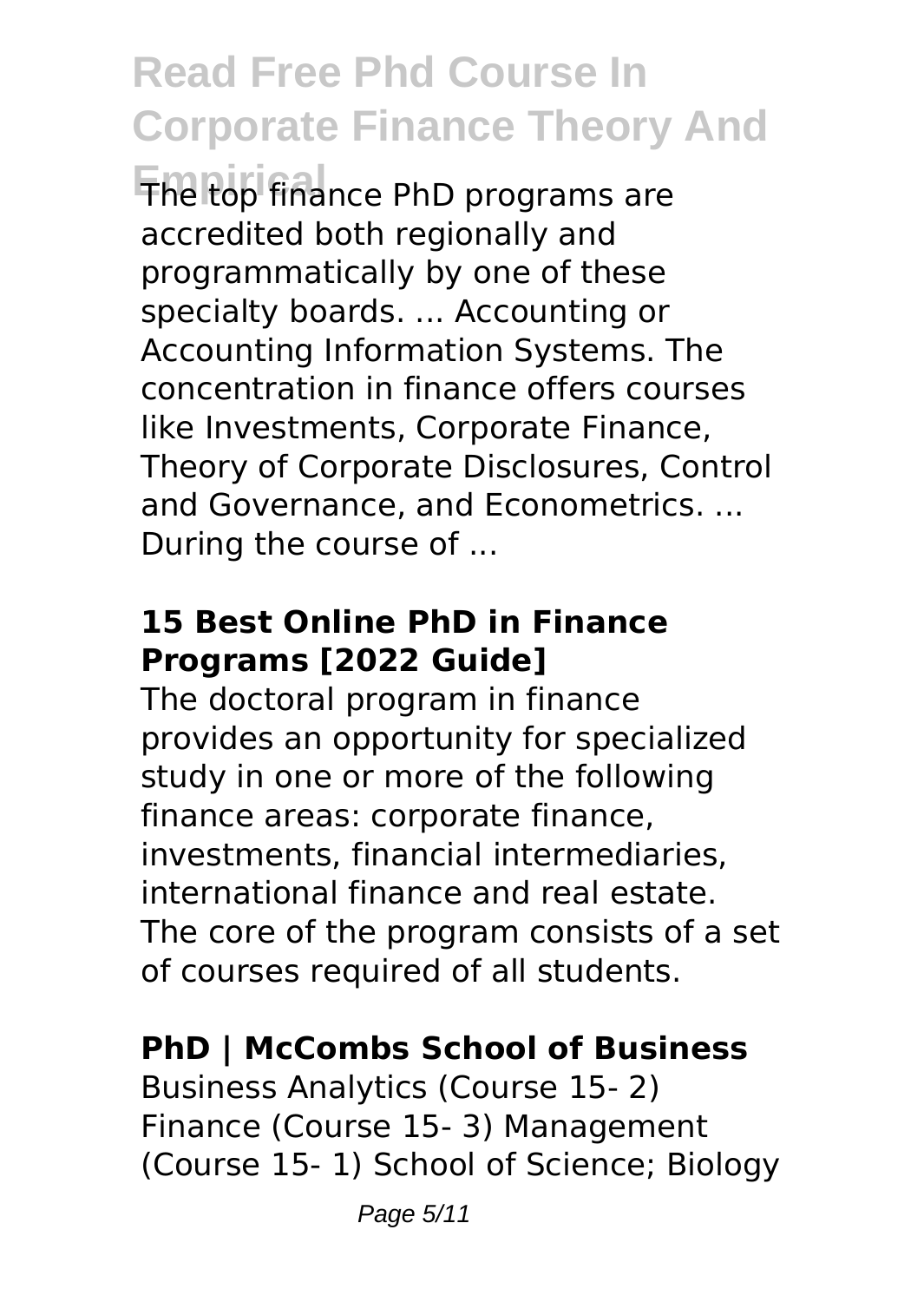**Empirical** (Course 7) Brain and Cognitive Sciences (Course 9) Brain and Cognitive Sciences Fields (PhD) Chemistry (Course 5) Earth, Atmospheric, and Planetary Sciences (Course 12) Earth, Atmospheric and Planetary Sciences Fields (PhD)

#### **Finance (Course 15-3) < MIT**

PhD students are also required to complete the Qualifying Examination successfully by 31 December of the second year of study. Thesis Submission An MPhil thesis should present the results of research investigation, give evidence of a sound understanding of the area of study, its context and applicability, and make a contribution to knowledge. A PhD thesis, in addition to the above, should make ...

#### **PhD/MPhil | Department of Economics and Finance | City ...**

In Finance, our research specialisms are Banking and Corporate Finance, Asset Pricing, and Financial Econometrics. You will also gain international experience by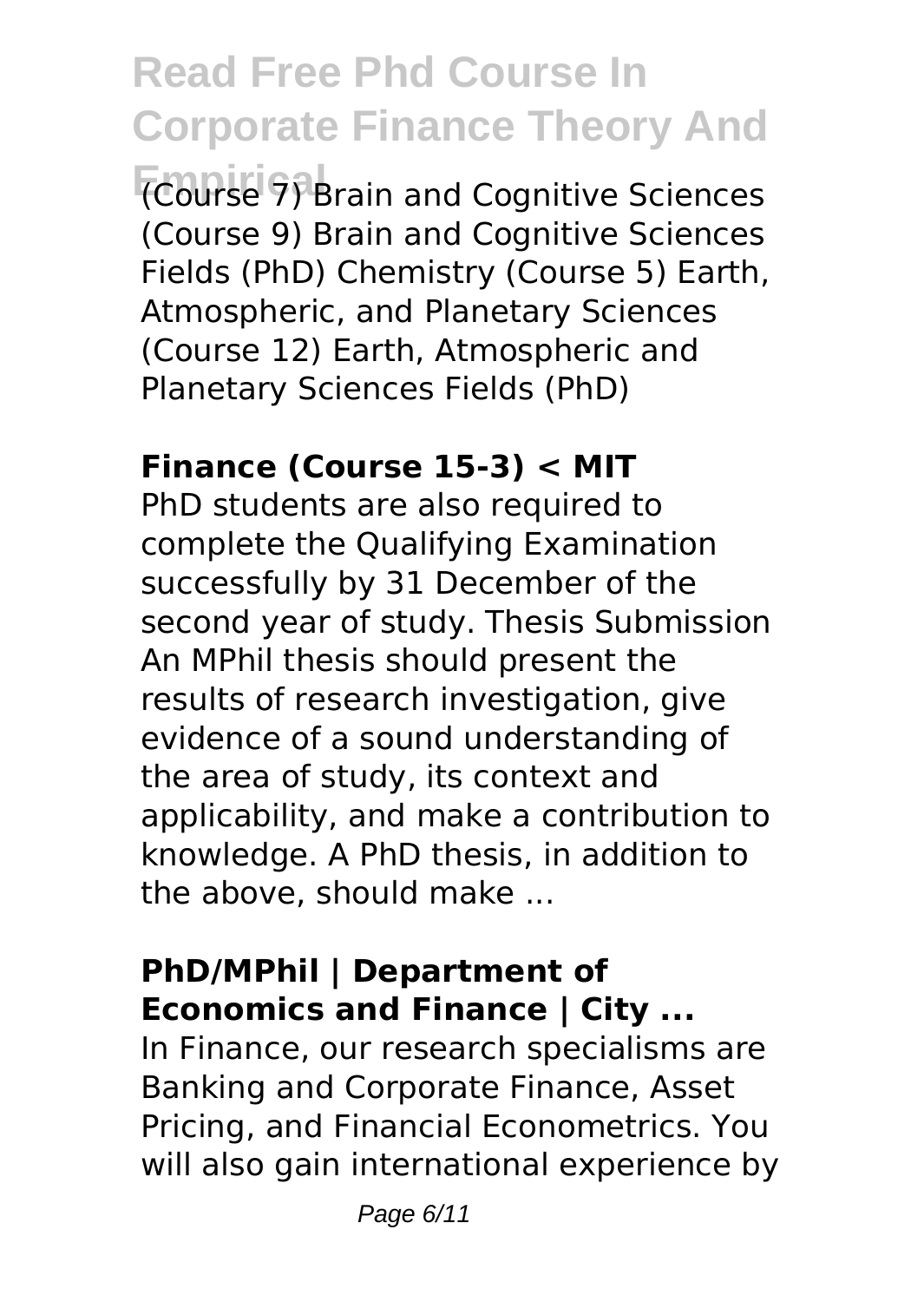**Read Free Phd Course In Corporate Finance Theory And Empirical** visiting a leading US school. During your PhD, you will complete a portfolio of courses and seminars covering accounting and finance theory, econometric and statistical methods and ...

#### **Accounting and Finance PhD | Lancaster University**

Course overview. Our new fully-funded MRes/PhD Finance and Economics programme combines highly relevant and structured training with close mentorship from a team of supervisors to embed you in our culture of curiosity and help you in developing and deepening your chosen area of research.

# **Finance and Economics (MRes/PhD) (2022 entry)**

Accounting and Finance PhD Our Accounting and Finance research is recognised as being academically excellent, policy relevant, and of benefit to society. The Accounting and Finance Division at Stirling offers a stimulating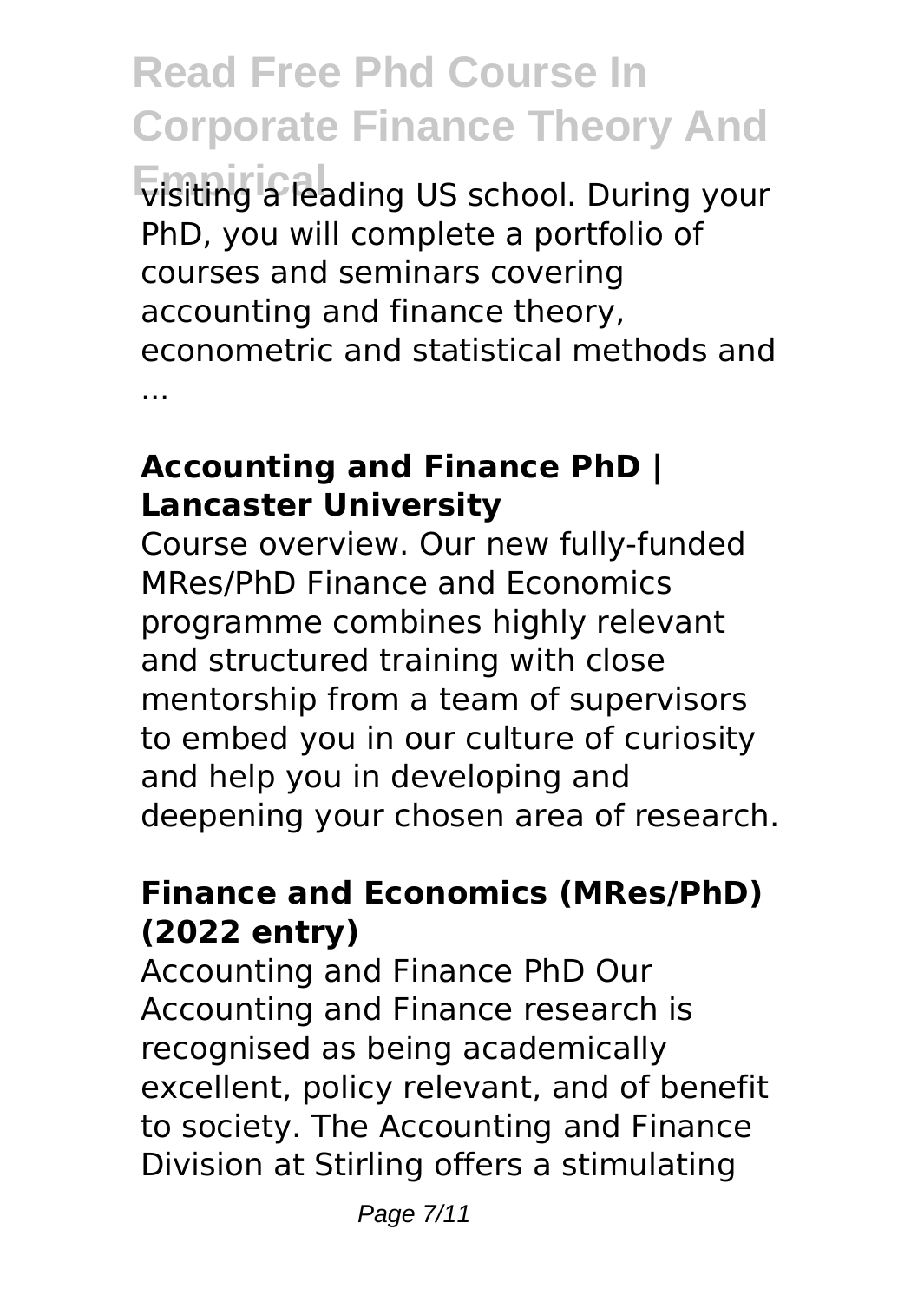**Read Free Phd Course In Corporate Finance Theory And Empirical** environment in which to study towards a PhD.

#### **PhD subject areas | Research | University of Stirling**

The PhD course duration is of minimum 3 years and a maximum of 5 years. Additionally, students should have a post-graduation degree for applying to the doctoral courses. Some Important Points before opting for a PhD: High Qualification; A PhD course is a higher degree that focuses on a particular area of your study.

# **PhD in India: Full Form, Entrance, Admissions, Courses (2022)**

Floating Finance Seminar in 4th year: Students are required to take the floating finance seminar in their 2nd and 3rd year. The advisor may also require them to take it in their 4th year. Other rules and requirements: For details of rules and requirements that apply to all doctoral students in RBS, see Policies and Procedures. Course Descriptions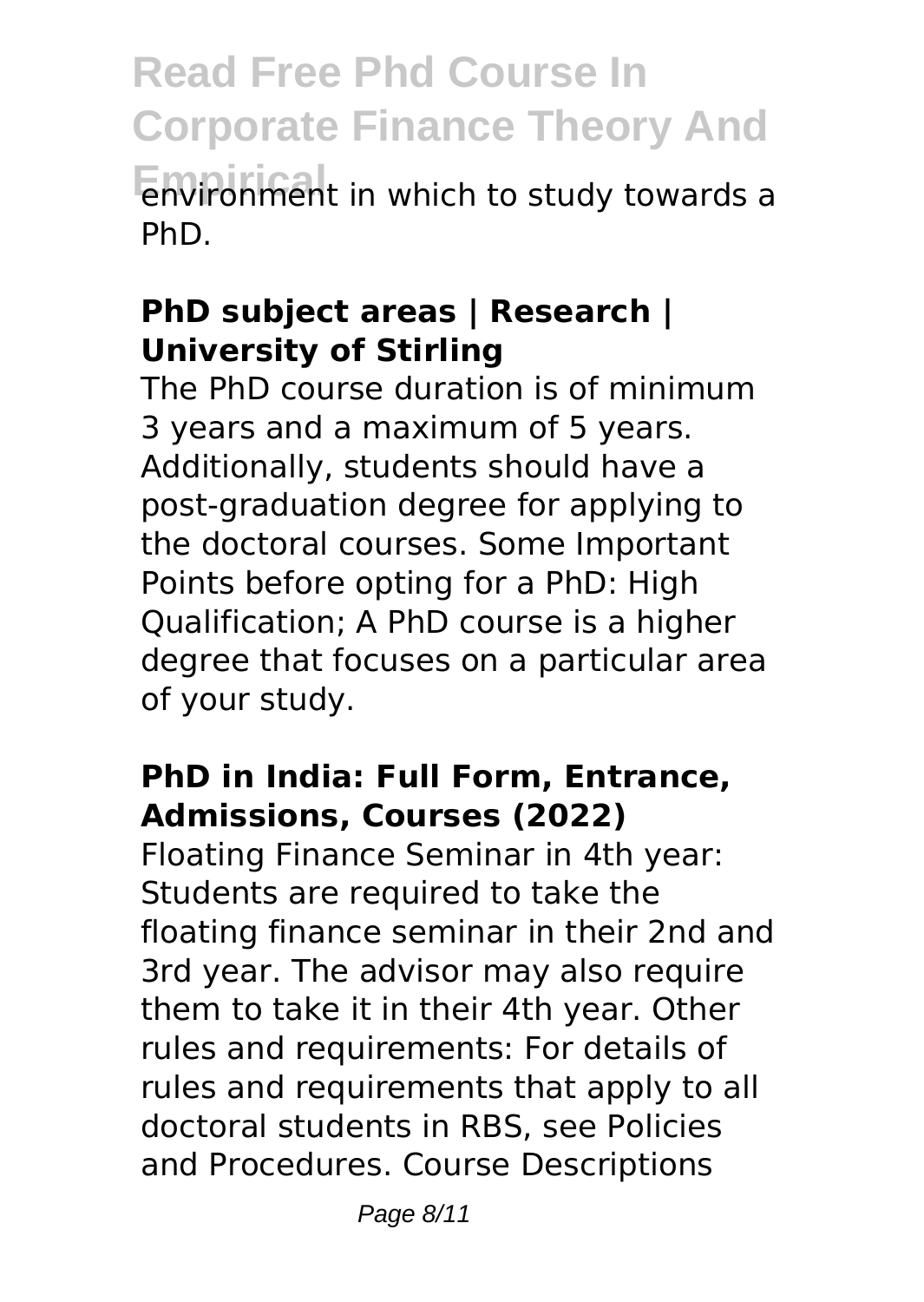# **Finance Concentration | Rutgers Business School**

INSEAD is committed to developing the next generation of global leaders who will change the world. Grounded in our distinct values, vision and ventures, this €250 million fundraising Campaign strives to fortify our academic excellence, drive breakthrough innovation and transform society on a global scale.

# **PhD Student Profiles | INSEAD**

The PhD specialization in finance is designed to give the student a strong background for study and research in both theoretical and empirical work in finance and related areas. Emphasis is placed on understanding the important concepts and models.

# **Finance | Yale School of Management**

The Finance PhD program seeks to admit students with the highest possible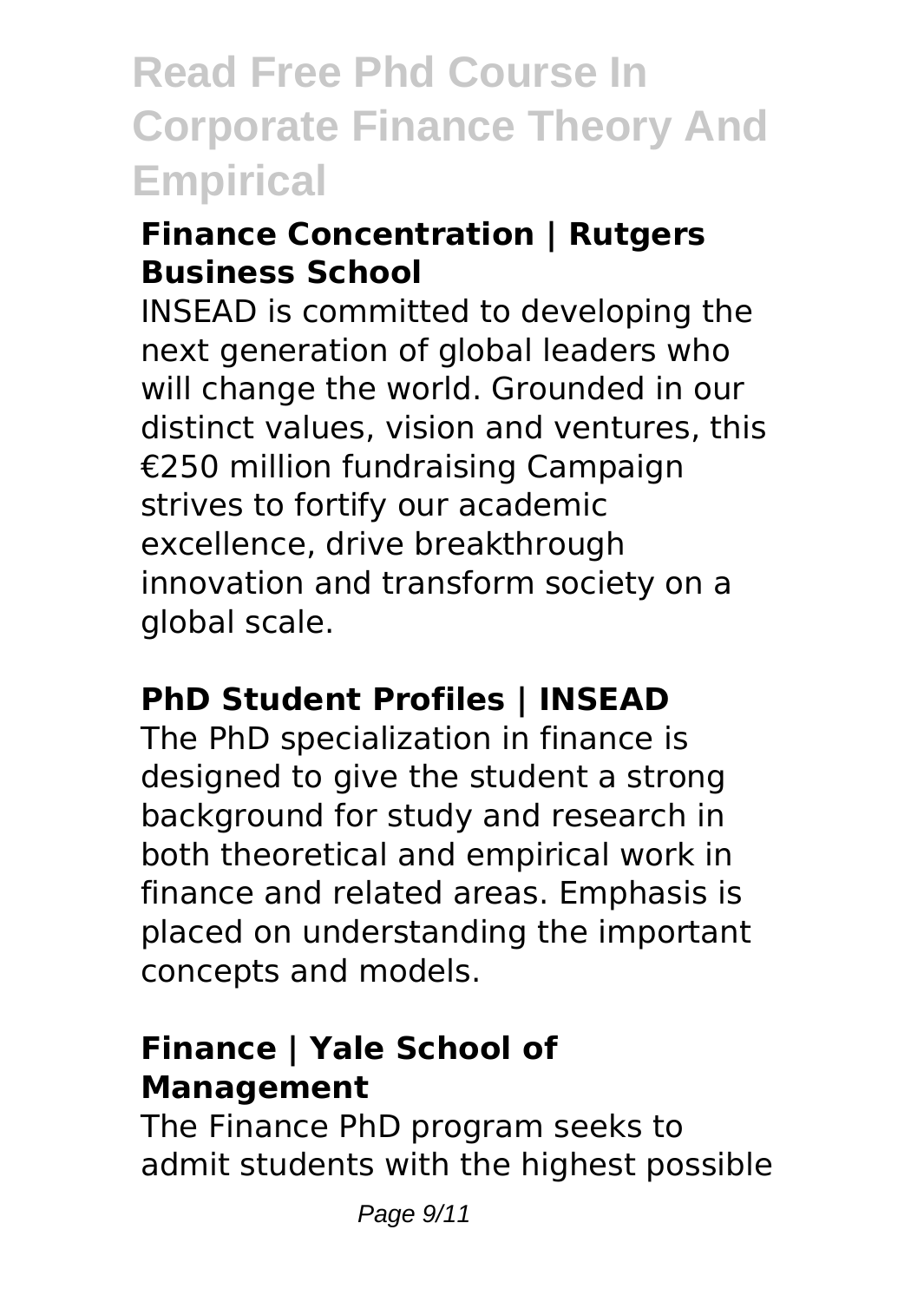**Empirical** aptitude and potential for academic careers. Admission is based on the applicant's background and accomplishments, potential for academic and professional success, stated educational and professional goals, and letters of recommendation.

# **PhD in Finance Admissions | Gies College of Business | UIUC**

Lindner's PhD program is an apprenticeship model in which students learn the history and current state of research in their concentrations, then advance knowledge in their fields through teaching and original research. Our doctoral students begin working closely with faculty members their first day in our program.

### **PhD Programs | Lindner College of Business, University of ...**

PhD students find the city the ideal setting for research, with practitioners nearby available to discuss research ideas and an array of industries willing